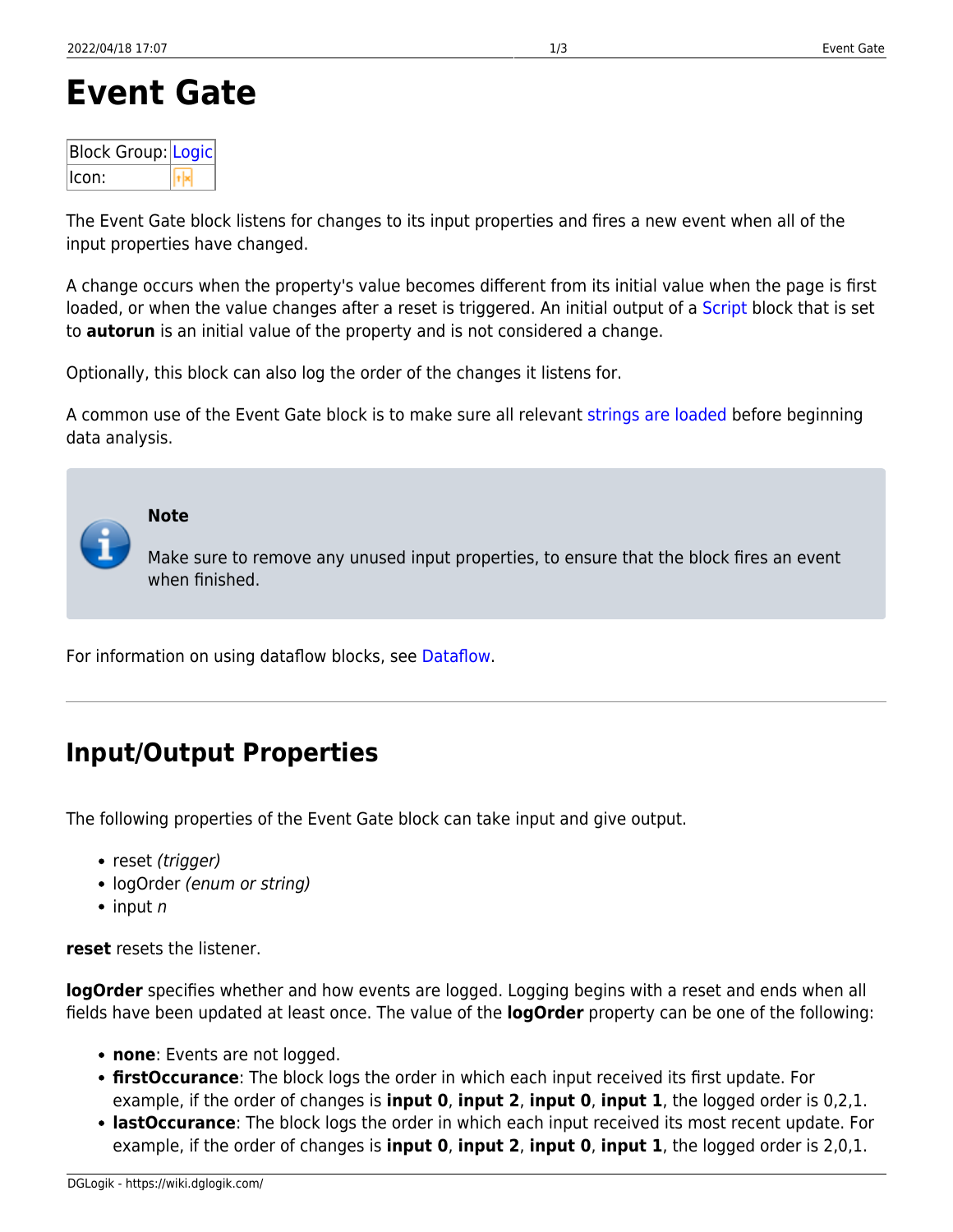**all**: The block logs the order of all input changes, stopping when all fields have been updated at least once. For example, if the order of changes is **input 0**, **input 2**, **input 0**, **input 1**, the logged order is 0,2,0,1.

**input** *n* specifies one of the values that this block listens to.

### **Output Properties**

The following properties of the Event Gate block can give output but cannot take input.

- onFinish (event)
- order (string)

**onFinish** fires when all of the inputs have been updated at least once.

**order** returns the logged order, as dictated by the **logOrder** property, as a comma-separated list of input indexes.

## **Example**

The following image shows an Event Gate block. In this example, it is evident that the three strings have been loaded and that the event has fired, because the **logOrder** property is populated.



#### [Previous: Hub](https://wiki.dglogik.com/dglux5_wiki:dataflow:dataflow_blocks_reference:logic:hub)